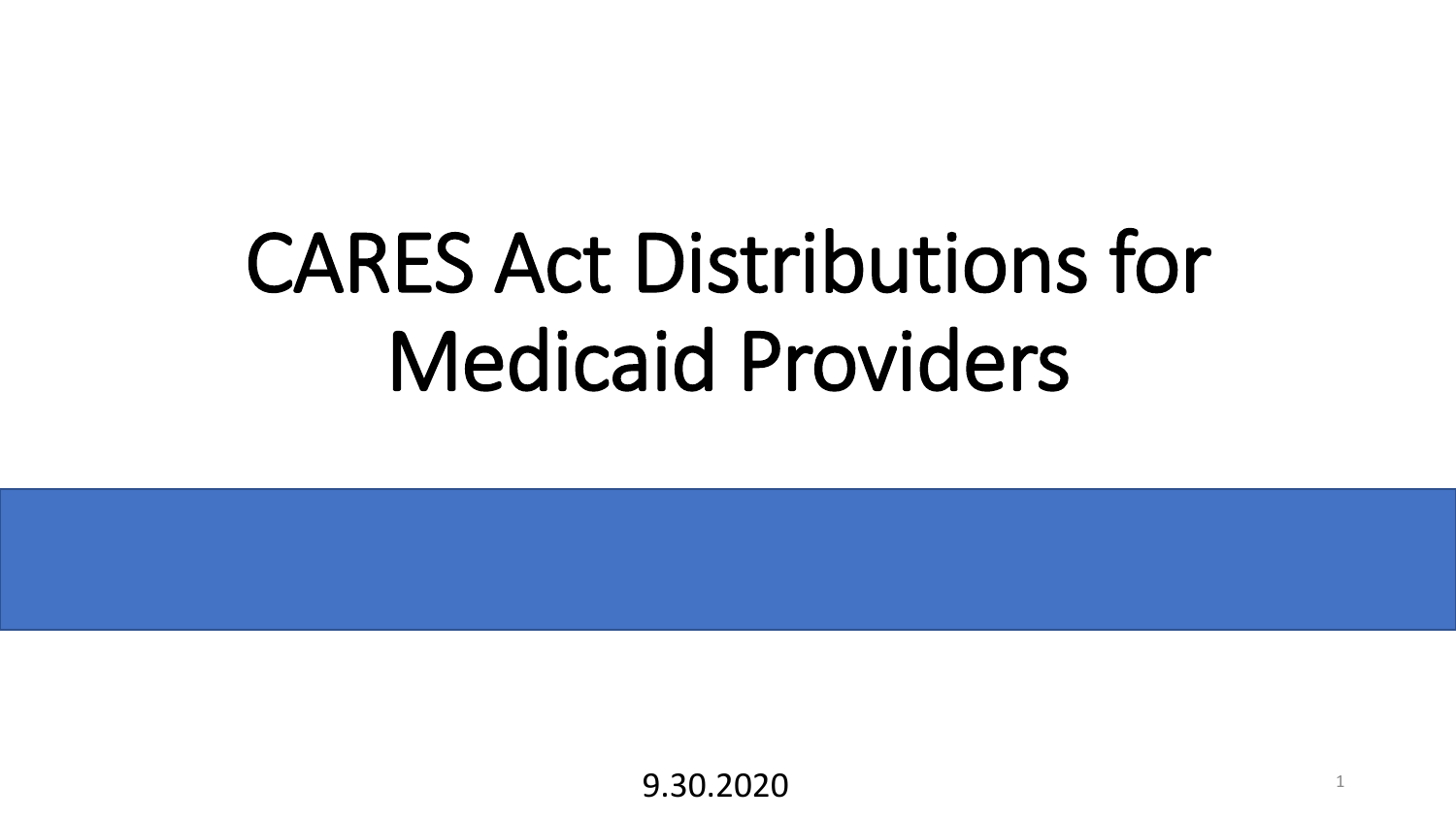# **Overview**

- CARES payments are intended to provide support to Medicaid providers as the Coronavirus Disease (COVID-19) Public Health Emergency continues to unfold.
- Funding may be used to offset COVID-19 related costs from March 1 through December 30, 2020, such as hazard pay for direct care workers, personal protective equipment purchases, and other previously unbudgeted expenditures.
- Funds will be prioritized for Medicaid serving providers and to fill gaps not addressed by other resources.
- Per the General Assembly appropriation, at least 30% of the funds will be allocated to high impact areas of the state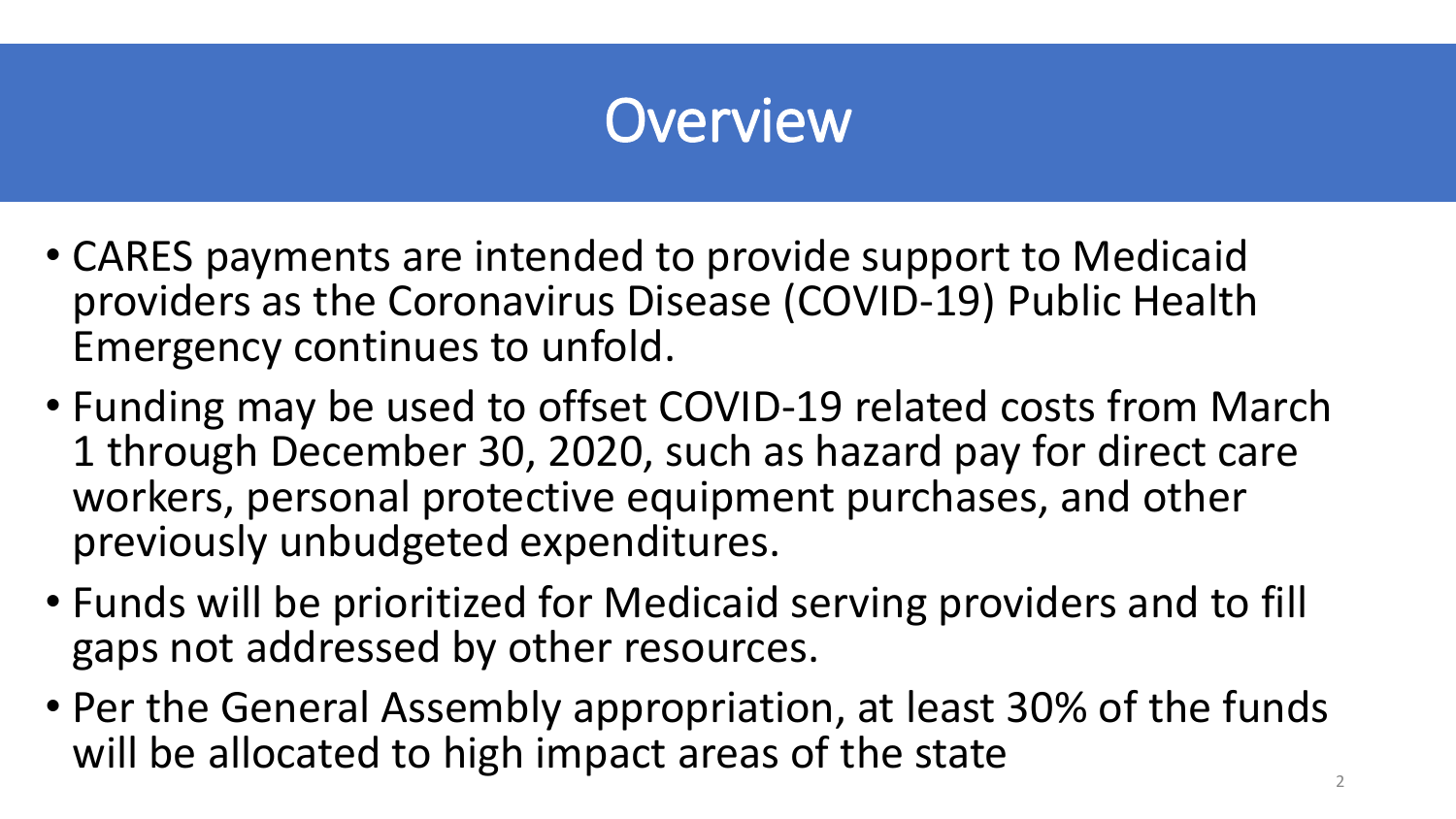# **Overview**

- HFS immediately began preparing for the unprecedented distribution of CARES payments as fairly and efficiently as possible, taking care to develop appropriate funding methodologies for different provider types in full compliance with federal regulations governing the use of CARES payments.
- HFS procured a contract with Ernst & Young (EY) to aid in this effort and followed best practices to develop a methodology for distributing CARES payments based on targeted needs and as appropriated by the Illinois General Assembly.
- HFS will make final funding and policy decisions based on federal and state laws, regulations, and guidance.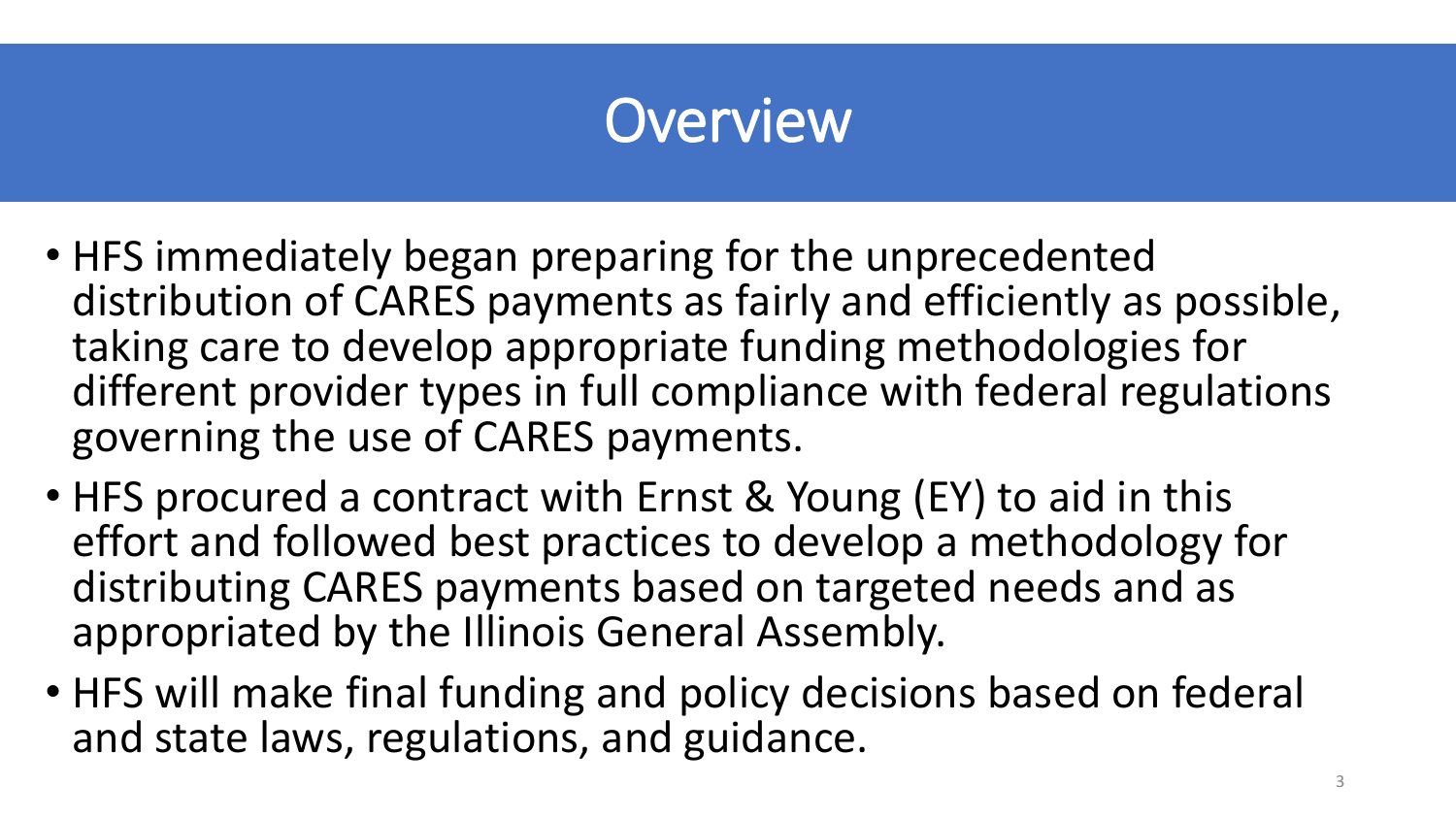# Federal Requirements

- CARES Act funding must be used to cover COVID-19 pandemic related health care expenses that were not part of the provider's annual budget established before March 1, 2020.
- Providers must have experienced economic hardship in the form of increased health care expenses, expenditures to respond to the COVID-19 pandemic and/or decreased utilization and revenues as a direct result of the COVID-19 pandemic.
- An agreement between the Department and the Subgrantee must be signed and any funds awarded through this process must be utilized on specific CARES qualifying expenditures prior to December 31, 2020.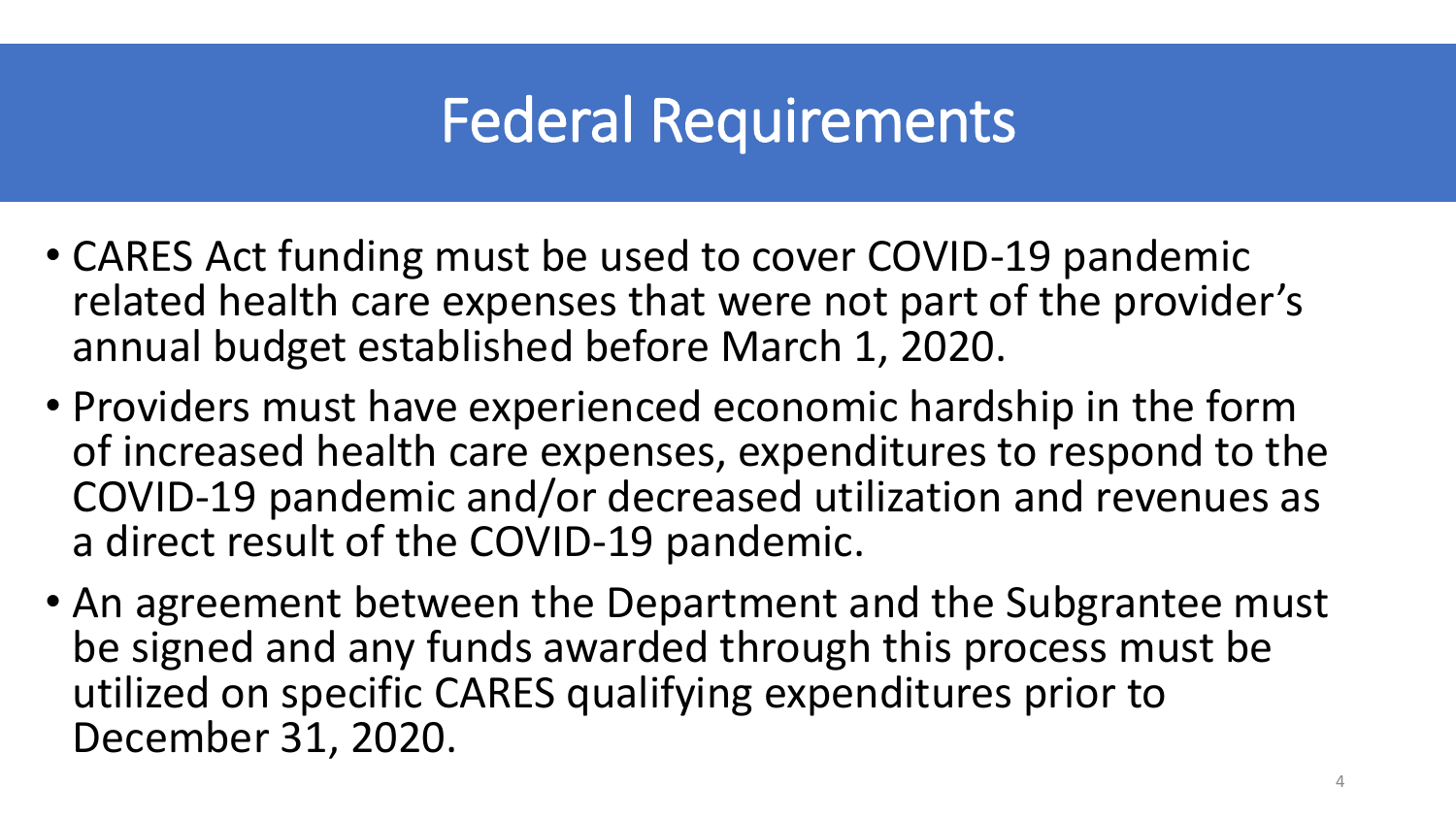# Application Process

- Medicaid healthcare providers enrolled with HFS can apply for financial assistance by submitting an online application through the HFS CARES Portal.
- To be eligible, providers must be enrolled in the IMPACT system prior to March 1, 2020 and have been paid for a minimum threshold of Medicaid services.
- Eligible providers receive a funding award based on a formula that is determined by provider type, location, amount of other Coronavirus relief funds received from other sources, and other criteria.
- The HFS CARES Portal will be open until October 31, 2020.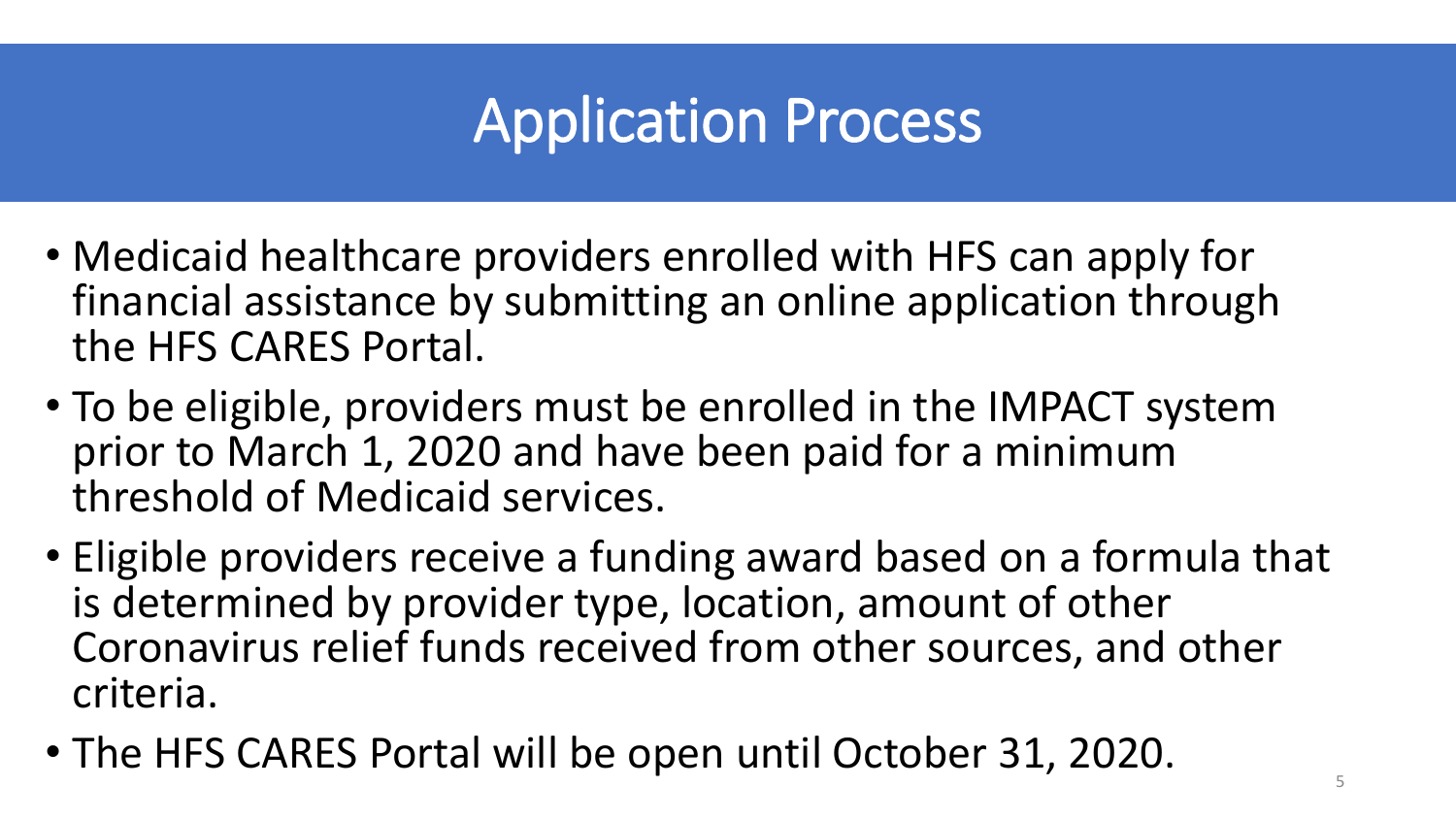# Summary of Round 1

- The week of September 14th HFS released the first round of CARES payments to providers.
- The total released in round one was \$147.4 million; \$61.2 million of which is directed specifically to Medicaid providers in disproportionately affected areas.
	- FQHC's received \$49.9 million
	- Long Term Care Providers received \$74.0 million
	- Safety-net Hospitals received \$23.5 million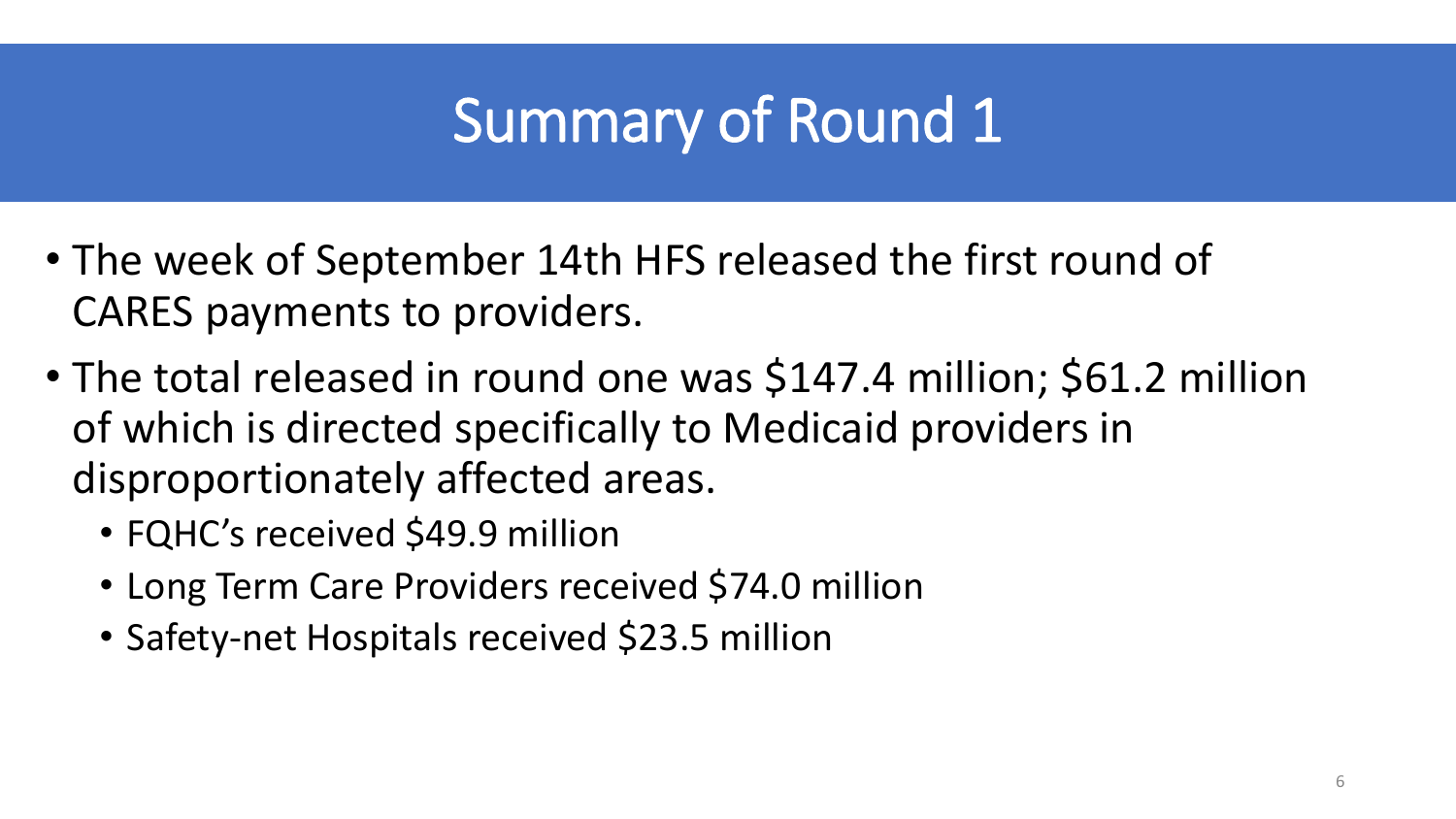# Long Term Care Facilities

- Formulaic Round 1 distributions to SNFs, ICFs, SMHRFs and SLCs approximate three months (90 days) of enhanced labor costs, or "hazard pay," related to the pandemic. Key elements in the formula include:
	- hazard pay is calculated specifically for each type of facility @ the estimated cost of enhanced pay per hour @ pre-Covid statewide average staffing levels (per resident)
	- facilities receive hazard pay for their average Medicaid census during COVID's Wave 1
	- amounts increase with the level of hazard, i.e., as measured by Wave 1 community rates of COVID infection in each facility's zip code (grouped into 4 equally-populated "quartiles")
	- SNF payments are adjusted for facility staffing v. STRIVE targets
	- Round 1 payments total approximately \$80 million, or less than 1/4 of available CARES funding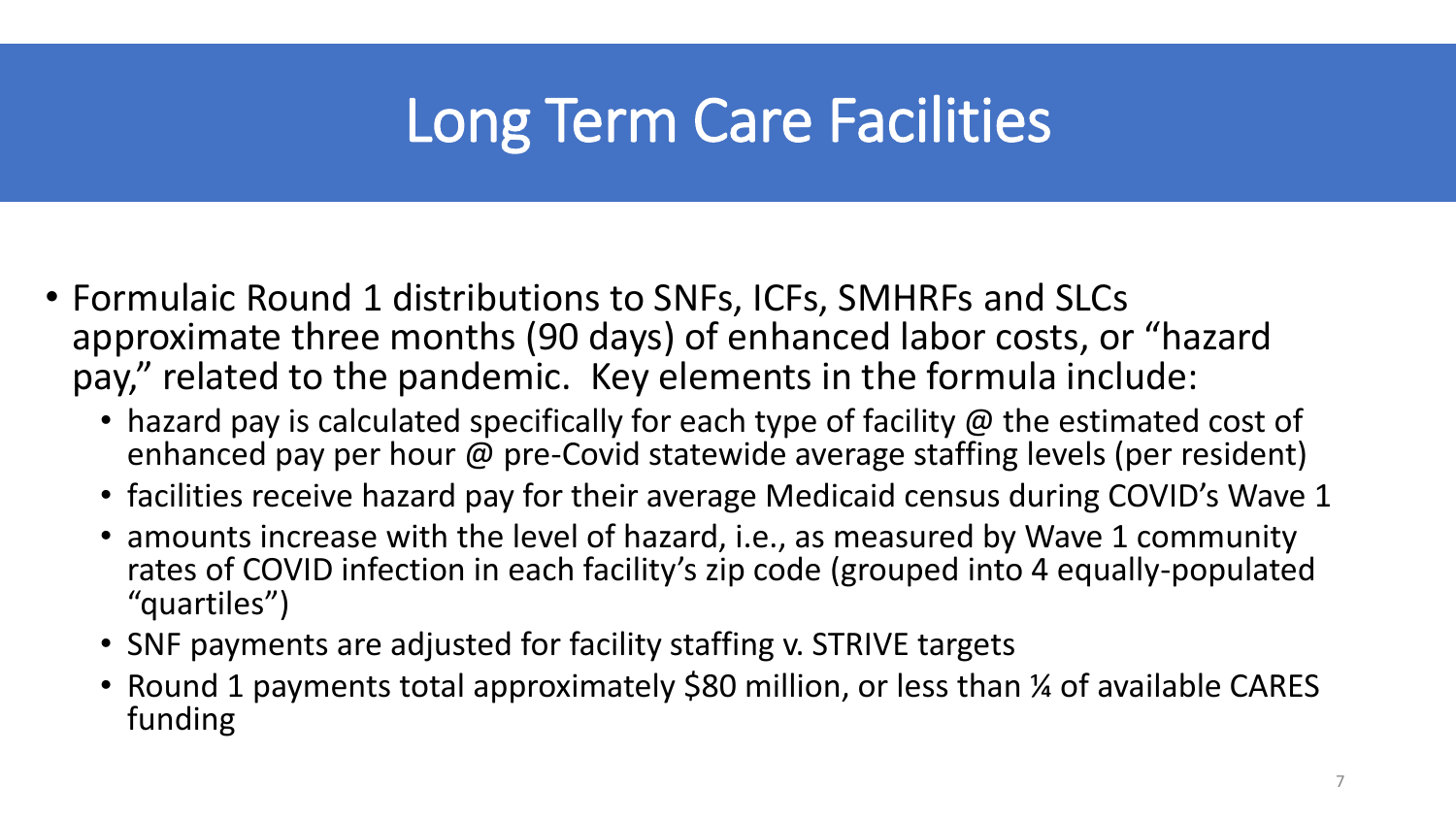# **Considerations**

- Factors considered in the design of ROUND 1 CARES funding for long term care facilities
	- o Current understanding of circumstances, actions, and facility characteristics contributing to higher or lower rates of infection and treatment of COVID-19 in long term care facilities
	- o Financial impact of COVID on nursing homes
	- o Alternative sources of funding for facilities' COVID-related expenses
	- o Facility performance v. state and federal quality and performance standards
	- o Potential for further data collection, improved understanding and alternative uses of funding in subsequent rounds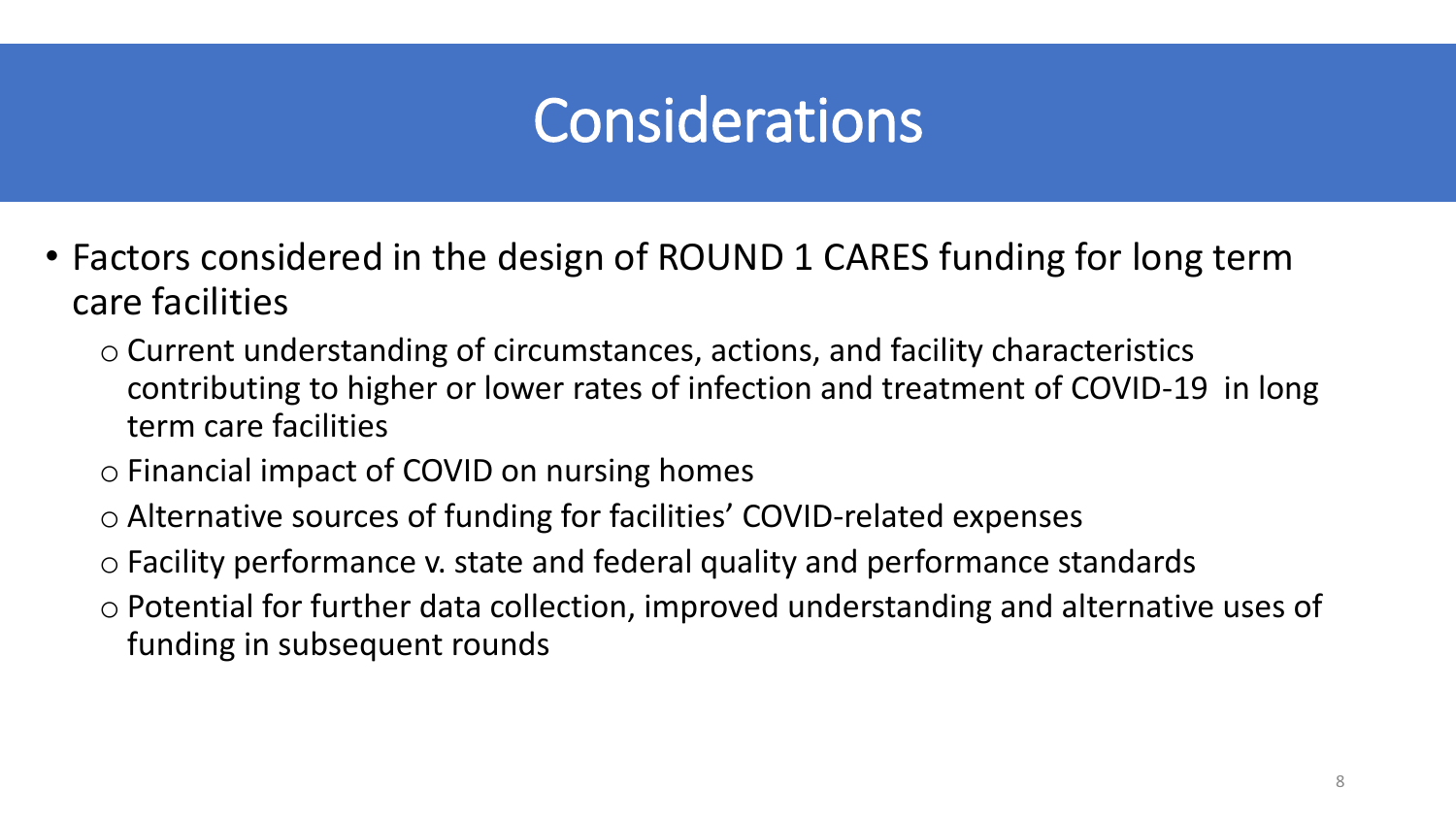### LTC Approach for Round 1

Calculate target funding = 3 months' hazard pay increased for communities at elevated levels of COVID infection Adjust (if necessary) for statutory constraints based on provider type, disproportionately impacted areas and other federal funding Adjust payments to SNFs for pre-COVID staffing levels Withhold payments to SNFs not submitting 4<sup>th</sup> Quarter2019 PBJ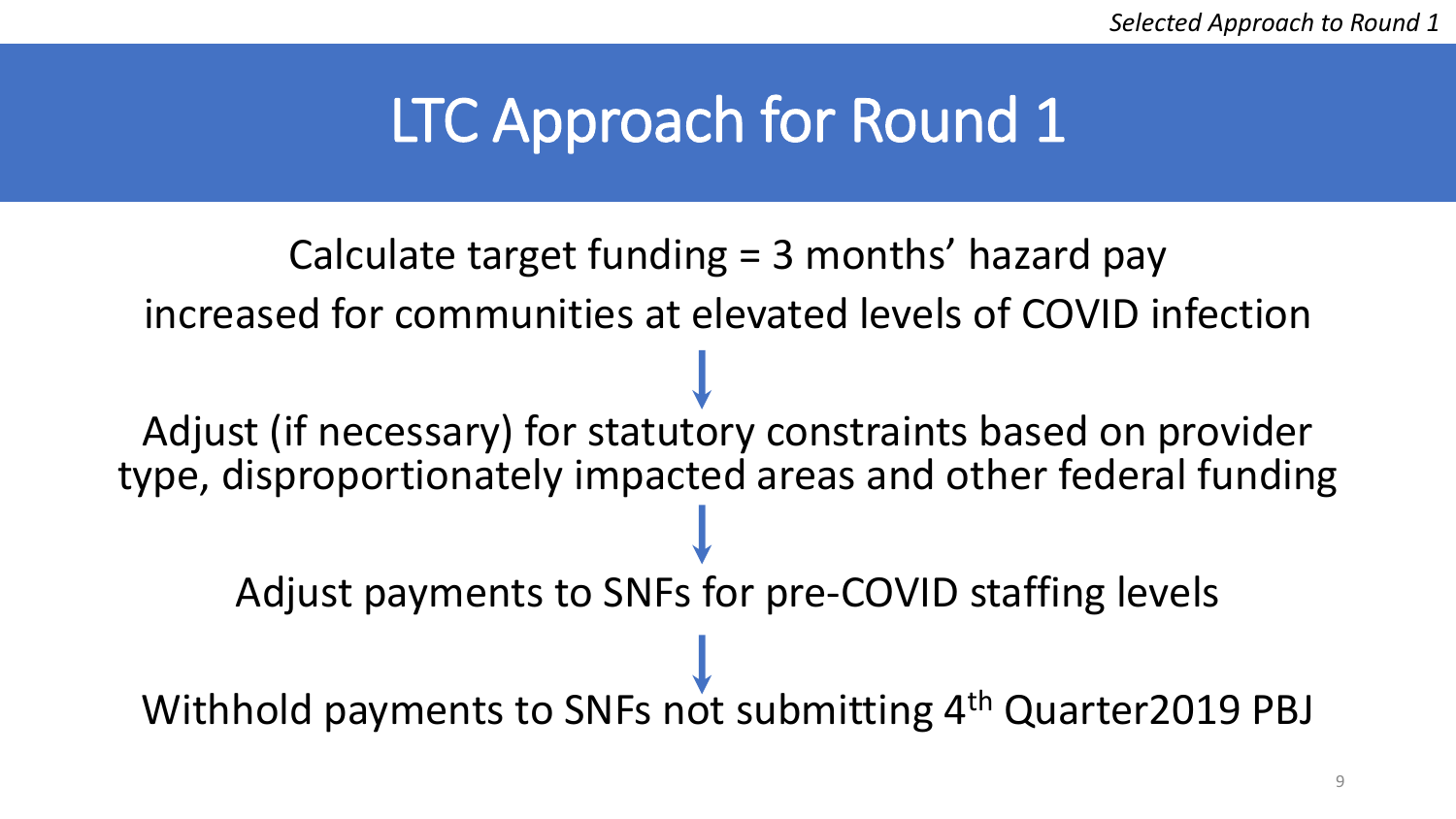#### Formula for Hazard Pay (target amounts)

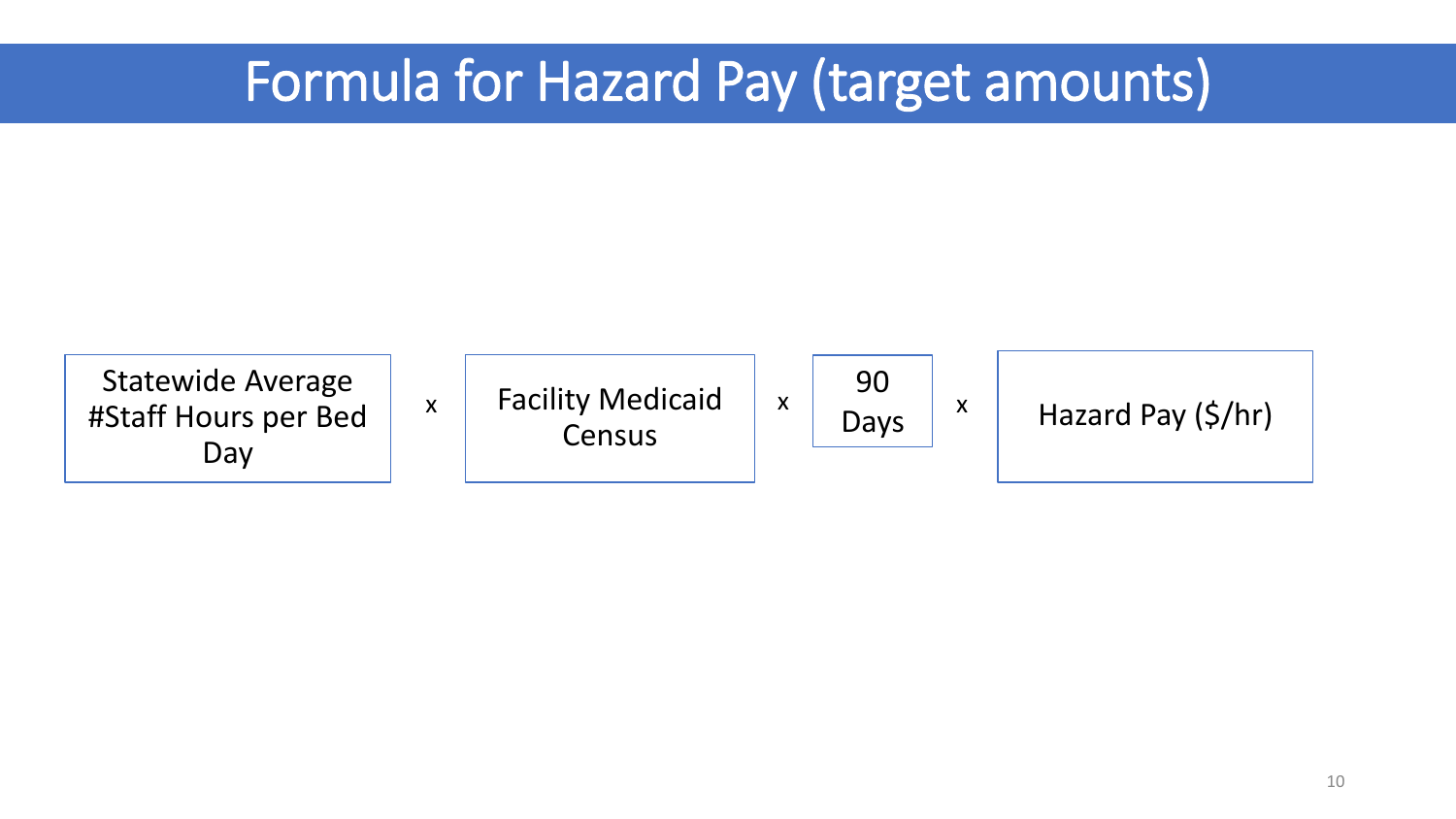#### Formula for Hazard Pay (or "target amounts" for SNFs)



Calculated separately for…

- Group 1: Nurses
- Group 2: Non-nurse, non-administrator staff with direct contact (e.g. aides, housekeepers, therapists)

Total Hazard Pay = Group  $1 +$  Group 2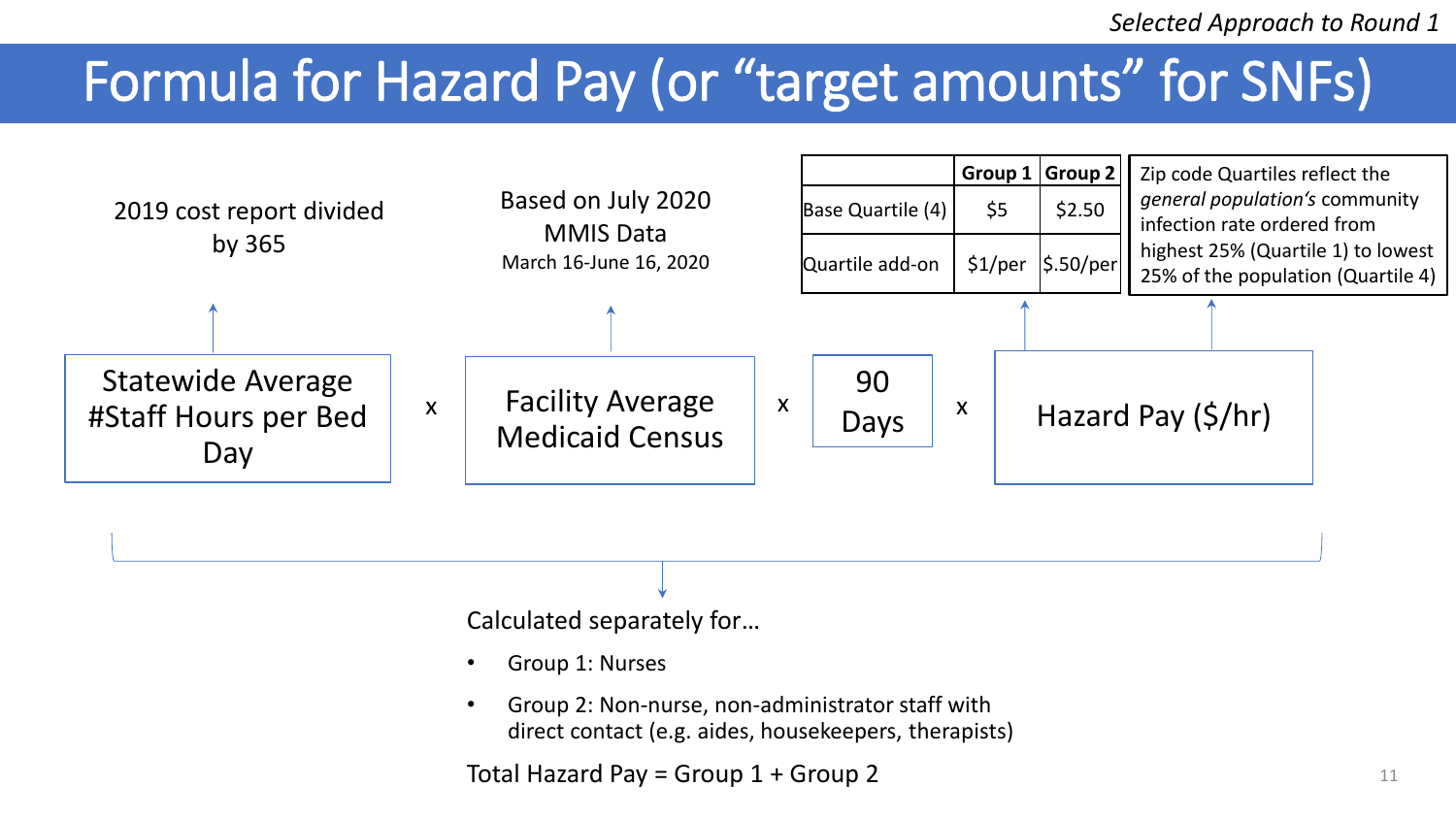#### Staffing Adjustment to Target Amounts for SNFs

|                                                                              | For (the portion of)<br>a staffing surplus<br>or shortfall of at<br>least this % | and up to this<br>$\%$                                  | this<br>proportional<br>adjustment is<br>made                                   |                                           | Example for a SNF at 82%<br>of staffing target (yielding<br>a -9.3% adjustment to total<br>hazard pay) |                                            | Example for a SNF at 118%<br>of staffing target (yielding<br>$a + 9.8\%$ adjustment to<br>total hazard pay) |  |
|------------------------------------------------------------------------------|----------------------------------------------------------------------------------|---------------------------------------------------------|---------------------------------------------------------------------------------|-------------------------------------------|--------------------------------------------------------------------------------------------------------|--------------------------------------------|-------------------------------------------------------------------------------------------------------------|--|
| % Adjustment<br>to Hazard Pay<br>Target<br><b>Amounts for</b><br><b>SNFs</b> | <b>Staffing surplus</b><br>(or deficit) lower<br>bound*                          | <b>Staffing surplus</b><br>(or deficit) upper<br>bound* | Proportional<br>Adjustment in<br>this Range<br>(negative implies<br>a decrease) | Percentage<br>points<br>counting<br>range | <b>Proportional</b><br>Adjustment<br>toward this  in this Range                                        | points<br>counting<br>toward this<br>range | Percentage Proportional<br>Adjustment<br>in this<br>Range                                                   |  |
|                                                                              | 5%<br>0%                                                                         | n/a<br>5%                                               | 75%<br>0%                                                                       | 0%<br>0%                                  | 0%<br>0%                                                                                               | 13%<br>5%                                  | 9.8%<br>0%                                                                                                  |  |
|                                                                              | 0%                                                                               | $-5%$                                                   | 0%                                                                              | $-5%$                                     | 0%                                                                                                     | 0%                                         | 0%                                                                                                          |  |
|                                                                              | $-5%$                                                                            | $-10%$                                                  | $-50%$                                                                          | $-5%$                                     | $-2.5%$                                                                                                | 0%                                         | 0%                                                                                                          |  |
|                                                                              | $-10%$                                                                           | $-15%$                                                  | $-75%$                                                                          | $-5%$                                     | $-3.8%$                                                                                                | 0%                                         | 0%                                                                                                          |  |
|                                                                              | $-15%$                                                                           | $-100%$                                                 | $-100%$                                                                         | $-3%$                                     | $-3.0%$                                                                                                | 0%                                         | 0%                                                                                                          |  |
|                                                                              |                                                                                  |                                                         | <b>Sum Total</b>                                                                | $-18%$                                    | $-9.3%$                                                                                                | 18%                                        | 9.8%                                                                                                        |  |

target staffing. The target level is the case-mix-adjusted STRIVE staffing level for that facility in <sup>12</sup>Q \*Staffing surpluses and deficits are calculated as the percentage difference between observed and 2019 (using PBJ staffing counts and resident RUGS categories from the MDS).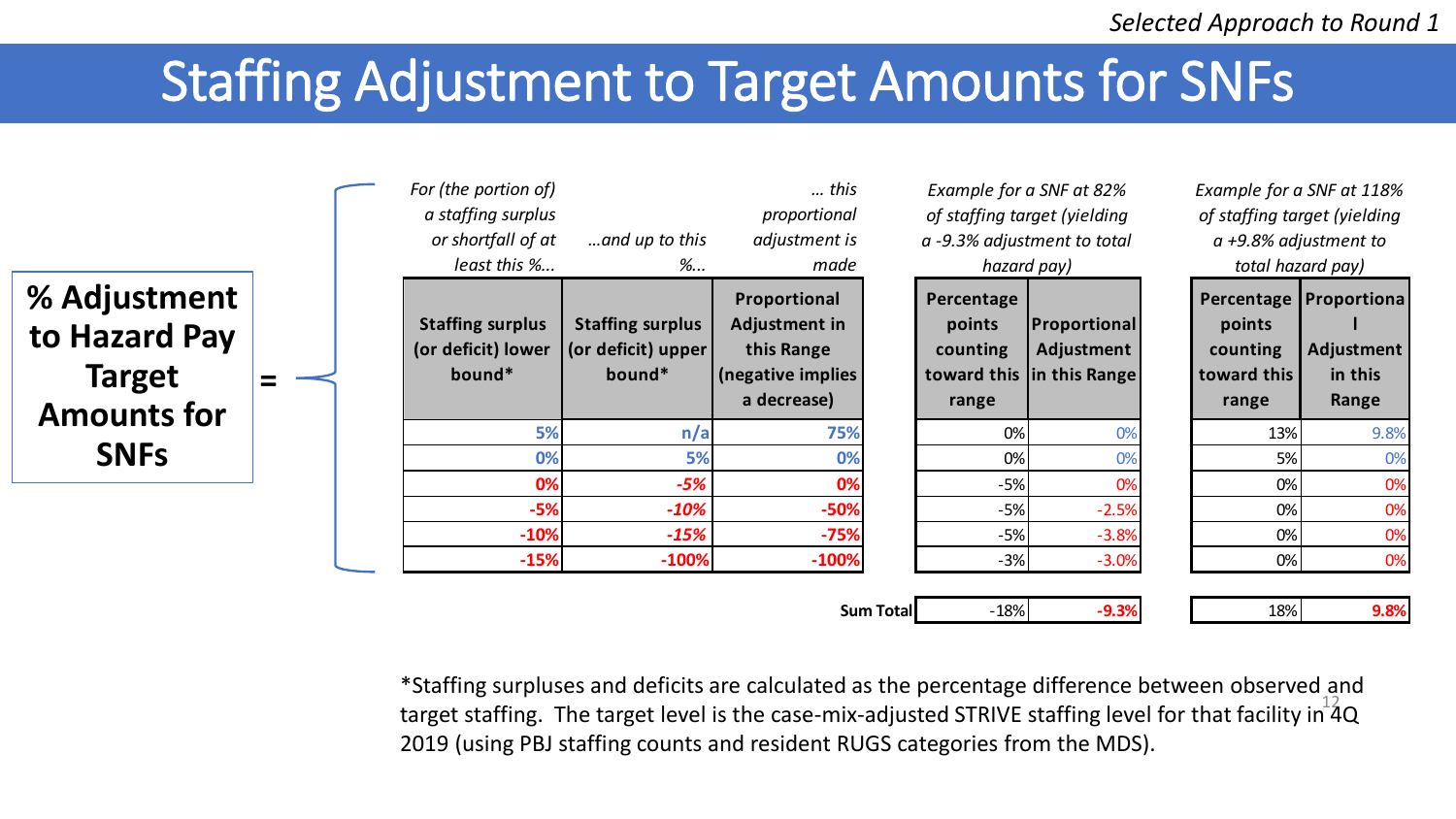#### Formula for other Safety Net Hospitals

# Reviewed federal funding to date to SN hospitals Hospitals that received more than \$10M federal money were allocated \$500,000 Hospitals that received \$1M-\$10M, were allocated \$1M Hospitals that received less than \$1M were allocated \$2M